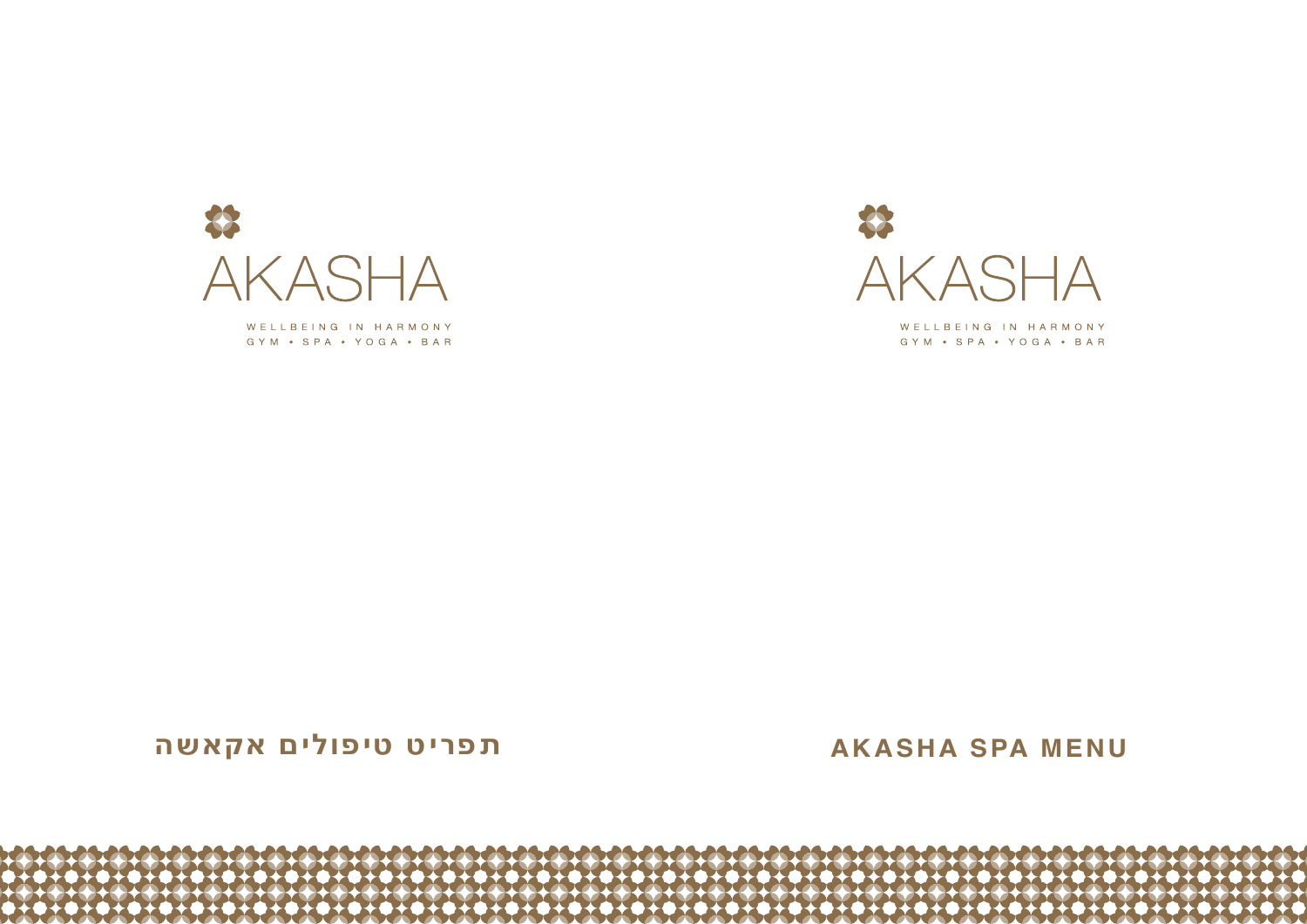# **תפריט טיפולים אקאשה**

# **AKASHA SPA MENU**

# **RELAXING**

**Ayurveda** • "The science of life"- a traditional Indian treatment featuring hot sesame oil, using long and gentle movements and followed by pouring oil on the third eve and soothing scalp massage.  ${60 \text{ min}} \cdot 470 \text{ n}$ 

...

**Aromatherapy**  $\cdot$  This multi-sensual experience relaxes and purifies the body with essential oils from natural plants. You may choose between a stimulating treatment to a classical treatment.  ${60/75/90}$  min  $\cdot$  450/510/570 nis

... **Re-Energizing Sun Stones ·** A balancing treatment that releases the daily tension by combining a gentle massage featuring basalt stones along your body's energy path.  $\{75 \text{ min}\}\cdot 510 \text{ nis}$ 

**Awakening •** Renewal, release and balance are the essence of this treatment. A combination of various accessories like hot stones and aromatic oil will treat fatigue, headaches and stress. Recommended after long flights and time zones differences. The treatment will begin by nurturing your hands using a paraffin bath. {60 min} • 450 nis

**Prenatal** • A gentle and soothing treatment which reduces the feeling of heaviness stabilizes the posture and loosens up the lower back and hips. **From 16th week. {60 min} • 450 nis** 

...

...

...

## **DEEP**

**Three Levels of Healing**  $\cdot$  A profound experience based on the assumption that the connection between mind and body affects our quality of life. This treatment works simultaneously on the emotional dimension and mental and physical level. Deep massage technique used to accelerate the emotional release and stimulates the lymphatic system. The treatment will begin by nurturing your hands using a paraffin bath. This treatment uses silicon cupping and various pressure accessories. It is recommended to purchase a series of 10 treatments. {60 min} • 450/510 nis

### **מרגיע ומאזן**

**איורוודה •** "ידע החיים" – טיפול הודי מסורתי בשמן שומשום חם המתבצע בתנועות ארוכות ועדינות, מלווה בנסך שמן על העין השלישית ועיסוי קרקפת. )60 דקות( **•** 470 ש״ח ...

**ארומתראפי קלאסי •** חוויה רב חושית מאזנת על ידי טיפול בשמנים ארומתרפיים מתמציות צמחים המותאמים אישית, לתחושת רוגע וטיהור. )60/75/90 דקות( **•** 450/510/570 ש״ח

... **אבני שמש •** שיטה לאיזון ושחרור לאורך ערוצי האנרגיה בגוף המשלבת טיפול עדין ומרגיע בשמן ואבני בזלת מחוממות. )75 דקות( **•** 510 ש״ח

... **התעוררות והתחדשות •** התחדשות, שחרור ואיזון מערכות הגוף. בשילוב של אביזרים שונים כמו אבנים חמות ושמן ארומטי נפיג עייפות, כאבי ראש ומתחים. מומלץ לאחר טיסות ארוכות ומעברי זמן. הטיפול יחל בטיפוח כפות הידיים באמצעות אמבט פראפין. )60 דקות( **•** 450 ש״ח

... **טיפול לנשים הרות •** טיפול עדין ומלטף המפחית את תחושת הכבדות ומונע בעיות שכיחות בזמן ההיריון, לתמיכה ורוגע. משבוע 16 ואילך. )60 דקות( **•** 450 ש״ח

# ...

...

# **עמוק**

**שלושת הרבדים •** חוויה עמוקה המתבססת על ההנחה שהקשר בין נפש לגוף משפיע על איכות חיינו. טיפול שעובד במקביל על הרובד הרגשי, הרובד המנטלי והרובד הפיסי. טכניקת עיסוי עמוקה המאיצה את השחרור הרגשי וממריצה את מערכת הלימפה. הטיפול יחל בטיפוח כפות הידיים באמצעות אמבט פראפין. בטיפול זה יש שימוש בכוסות רוח מסיליקון ואביזרי לחץ שונים. מומלץ לרכוש כסדרה של 10 טיפולים. )60 דקות( **•** 470 ש״ח

... **רקמות עמוקות •** טכניקת טיפול מערבית עמוקה וממוקדת, לשחרור נקודות מתח באזורים שונים בגוף. )60/75 דקות( **•** 450/510 ש״ח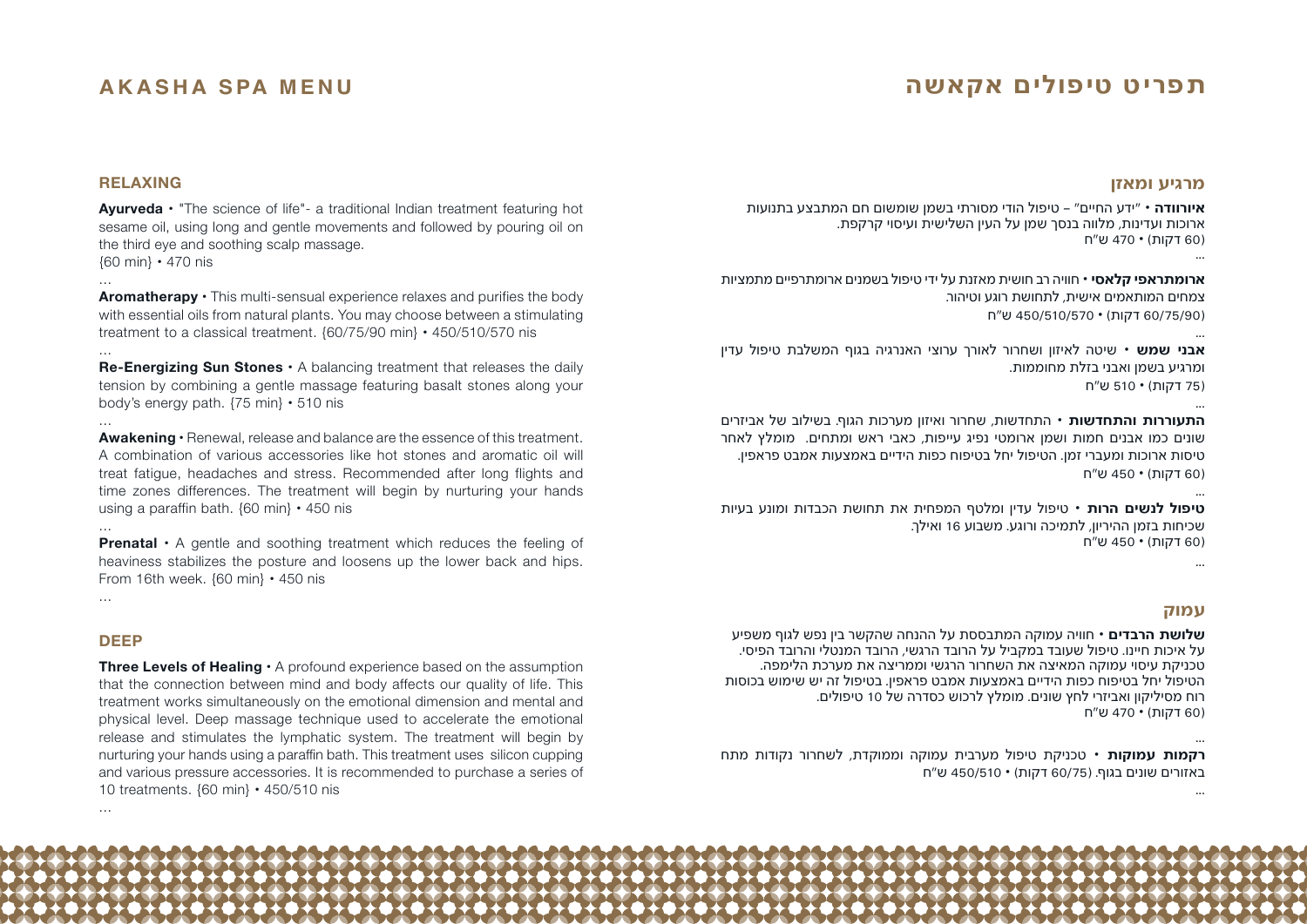מים - יסוד הטבע המאפשר כל צורה. יש לו גבולות ובו זמנית הוא יוצר תחושה של אינסופיות. תנו למחשבות לשקוע עם חוויות הטיפול ואפשרו לגוף להגיע לרגיעה מוחלטת. טהרו את האני החיצוני שלכם וחדשו את הווייתכם הפנימית...

**פירוק צלוליט •** טיפול שעוצב במיוחד לשיפור זרימת הדם. מבוסס על עיסוי לימפטי שמטרתו לשבור קשרי שומן ולנקזן. מתאים לבעיות עור אסטטיות כצלוליט והצטברות נוזלים. בטיפול זה יש שימוש בכוסות רוח מסיליקון ואביזרי לחץ שונים. מומלץ לרכוש כסדרה של 10 טיפולים. )60 דקות( **•** 470 ש״ח

**רפלקסולוגיה •** לחיצות על נקודות בכף הרגל, המשקפות את מפת הגוף, ליצירת תהליך ריפוי המביא לאיזון כללי. )60 דקות( **•** 450 ש״ח

... **תאילנדי •** טיפול המביא לתחושת שחרור עמוקה בעזרת לחיצות ומתיחות של המטפל המשתמש בידיו ורגליו. הטיפול מתבצע על מזרן ובלבוש נוח. )60 דקות( **•** 450 ש״ח

...

...

...

...

...

#### **הזנה**

**פילינג משי •** חוויה זו מתמקדת בניקוי יסודי המטהר ומחדש תאים, מותיר את העור רענן וחלק בעזרת קרם פילינג גרגירים עדין. )45 דקות( **•** 430 ש״ח

**פילינג הזנה שקדים •** חוויה ייחודית לניקוי והתחדשות העור. מצוין כטיפול מכין לפני עיסוי. )45 דקות( **•** 430 ש״ח

**עטיפת שקדים מחטבת •** עטיפה מיוחדת לעידוד המסת שומנים וניקוי העור. חלבוני השקד מגבירים את מיצוק העור וחיטוב הגוף. את החוויה משלימים עיסוי מרגיע לכפות הרגליים וכן עיסוי לקרקפת.

)45 דקות( **•** 430 ש״ח

Water - the element that assumes any shape.

It has boundaries and simultaneously it creates a sense of endlessness. Immerse your mind with treatment experiences and dip your body for total relaxation. Cleanse your external-self; renew your inner-being...

**Deep Tissue**  $\cdot$  A Western treatment that eases tension in key parts of the **body**  $\{60/75 \text{ min}\}\cdot 470 \text{ nis}$ 

**Cellulite Reduction**  $\cdot$  A treatment specifically designed to improve blood flow by using methods of lymphatic massage. It aims to break and drain fat cells. Suitable for skin prone to cellulite and fluid buildup. This treatment uses silicon cupping and various pressure accessories.

It is recommended to purchase a series of 10 treatments.  ${60 \text{ min}} \cdot 470 \text{ nis}$ 

**Reflexology** • Acupressure is applied on reflex points of the feet which correspond to different organs and glands of the body, to stimulate energy flow and restore balance. {60 min}  $\cdot$  450 nis

**Thai**  $\cdot$  A treatment of sensational release using stretching and deep massage techniques with the therapist's hands and feet. Treatment is performed on a mattress with comfortable clothing.  ${60 \text{ min}} \cdot 450 \text{ n}$ ...

# **NURISHING**

...

...

...

...

**Silk Peeling •** This experience focuses on cleansing and purifying the skin leaving it refreshed with a velvety appearance by using a gentle granular peeling cream.  ${45}$  min  $\cdot$  430 nis

Almond Firming Paste Scrub · Delicious texture to eliminate old cells, leaving skin perfectly prepared for a treatment or massage.  ${45 \text{ min}} \cdot 430 \text{ nis}$ ...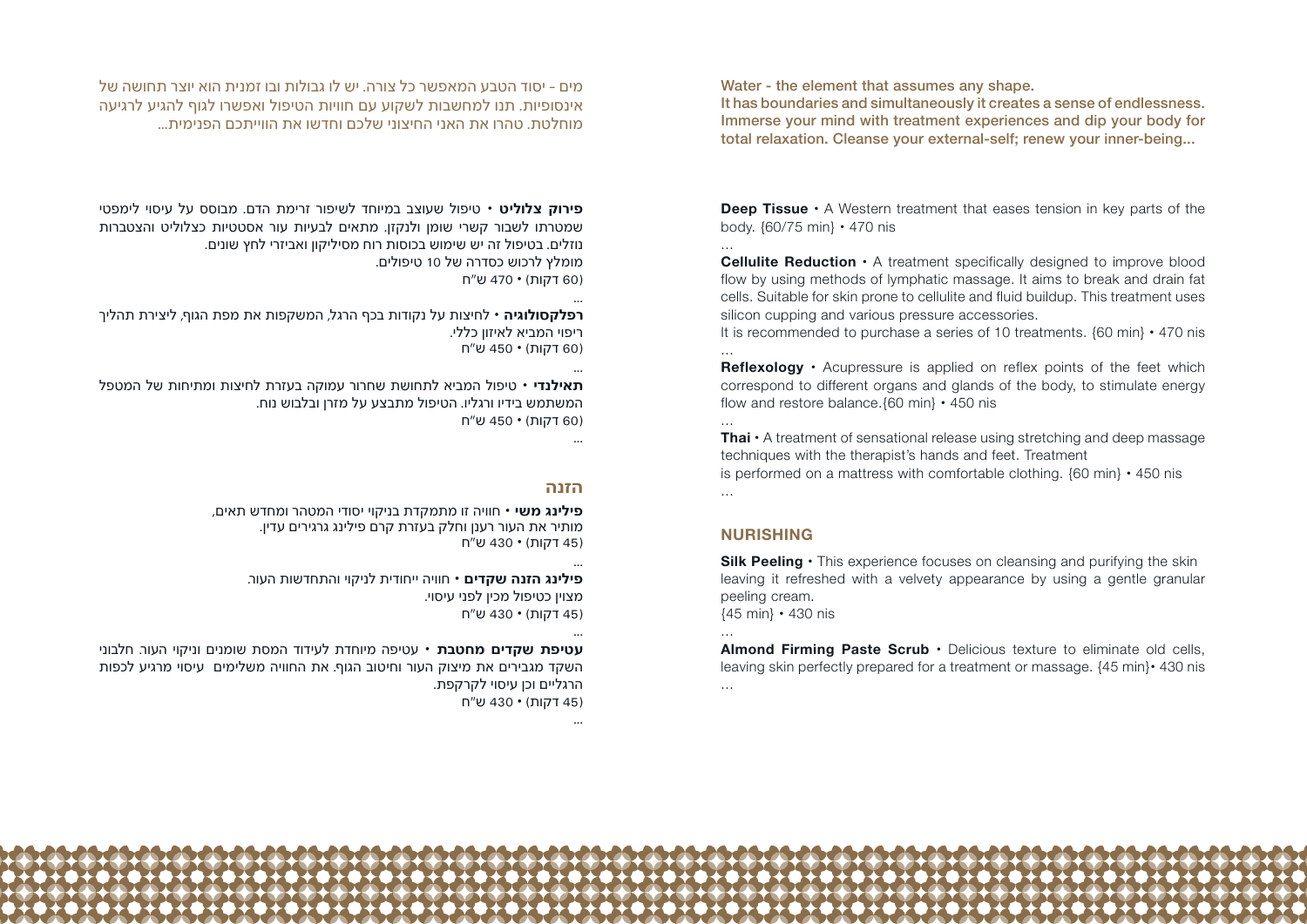Almond Reshaping Body Wrap  $\cdot$  An expert wraps to tone the skin, stimulate fat release and promote toxins' elimination. Almond tree bud extracts rich in flavonoids to drain excess fluids, is associated to plant-based complex ad almond proteins to firm the skin and redefine body contours. While the wrap is on, a relaxing foot and scalp massage promotes a feeling of complete wellbeing,  ${45 \text{ min}} \cdot 430 \text{ n}$ 

#### ...

...

...

#### **SIGNATURE**

**The Four Elements ·** This special experience is designed according to the four elements of nature. FIRE - hot oil massage combined with hot stones. WATER - a pampering massage in a watsu pool. AIR - a scalp massage combined with reike. EARTH - reflexology with hot towels.  $\{90 \text{ min}\}\cdot 580$  nis ...

**Seven Chakra Experience ·** An empowering treatment for balancing and improving natural harmony between thoughts and feelings. This experience includes placing crystals on the chakra centers, pouring oil onto the third eye and a combination of reflexology, body treatment and scalp massage. The treatment will begin by nurturing your hands using a paraffin bath.  ${75}$  min  $\cdot$  570 nis

**Akasha Magic - Our Signature Treatment ·** An experience designed to accommodate a healing process by creating general balance, deep release and encourage a life energy flow. A combination of skills providing an experience using techniques of lymphatic massage, tissue massage, reflexology and breathing exercises. The treatment will begin by nurturing your hands using a paraffin bath. This treatment uses silicon cupping and various pressure accessories.  ${60 \text{ min}} \cdot 470 \text{ n}$ 

**A Celebration For Two ·** A romantic celebration for two including a pampering shea butter massage and a private stay of 30 minutes at a heated privat pool: followed by drinks and the finest seasonal fruits, 190 min  $\cdot$  990 nis ...

### **טיפולי SIGNATURE**

...

...

**ארבעת האלמנטים •** חוויה מעוצבת על פי ארבעת האלמנטים של הטבע: אדמה – רפלקסולוגיה בשילוב אבנים חמות מים – עיסוי מפנק בבריכת הוואטסו אש – עיסוי בחמאת שיאה בשילוב אבנים חמות אויר – עיסוי קרקפת בשילוב רייקי )90 דקות( **•** 580 ש״ח

**חווית שבע צ'אקרות •** חוויה מעצימה, לאיזון ויצירת הרמוניה בין המחשבות, רגשות, ותחושות. הטיפול העדין משלב רפלקסולוגיה, עיסוי גוף בשמן חם, הנחת אבני קריסטל במרכז הצ'אקרות, נסך שמן על העין השלישית ועיסוי קרקפת. הטיפול יחל בטיפוח כפות הידיים באמצעות אמבט פראפין. )75 דקות( **•** 570 ש״ח

... **קסם אקאשה - טיפול הבית •** חוויה המעוצבת מתפיסה שבמרכזה יצירת תהליך ריפוי המביא לאיזון כללי, לשחרור עמוק והזרמת אנרגיית החיים. שילוב של טכניקות ומיומנויות של המטפל המשלבות ניקוז לימפטי, רקמות עמוקות, טכניקות רפלקסולוגיה ותרגילי נשימה. הטיפול יחל בטיפוח כפות הידיים באמצעות אמבט פראפין. בטיפול זה יש שימוש בכוסות רוח מסיליקון ואביזרי לחץ שונים. )60 דקות( **•** 470 ש״ח ...

**חגיגה לשניים •** חגיגה רומנטית לאור נרות, הכוללת עיסוי חווייתי בחמאת שיאה בחדר טיפולים זוגי. שהייה פרטית של 30 דקות בבריכת הוואטסו עם משקאות צוננים ומיטב פירות העונה.

)60 דקות עיסוי, 30 דקות שהייה, בריכה פרטית מחוממת( **•** 990 ש״ח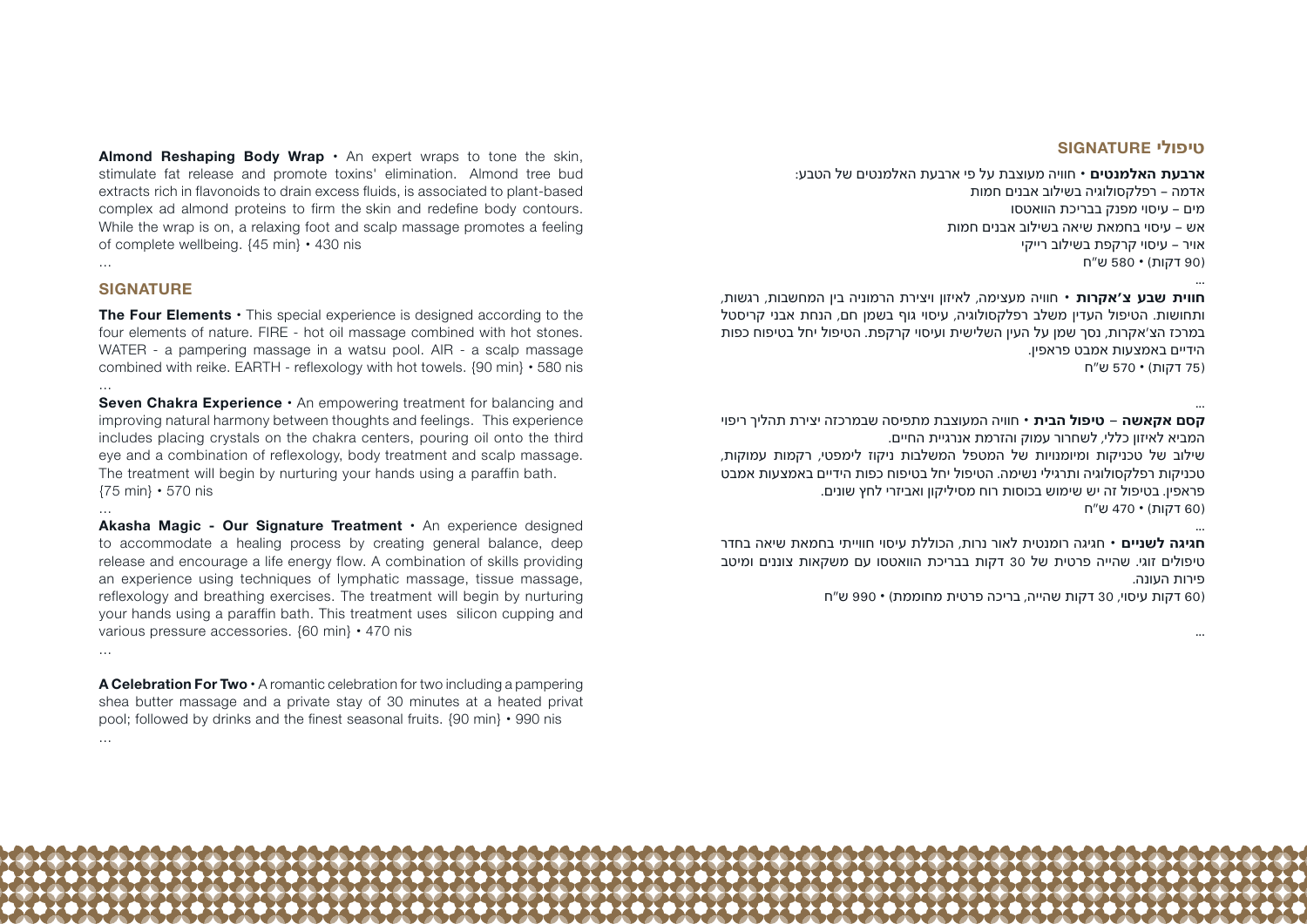# **טיפולי חמאם וטיפולי מים**

**טיפול חמאם •** טיפול המעוצב במיוחד כדי לשפר את זרימת הדם ולשחרר מתחים ע"י שילוב חום ותנועות עיסוי מהירות. )45 דקות( **•** 410 ש״ח

... **קסה - פילינג גוף בחמאם •** טיפול חמאם מסורתי של ניקוי וסיבון בעזרת כפפת פילינג מיוחדת וסבון ארומטי, המביא לריכוך העור וחידוש התאים.

)45 דקות( **•** 410 ש״ח

... **וואטסו •** חוויה מדיטטיבית מעולם השיאצו המתבצעת בבריכת מים חמימים ומשלבת ציפה על ידי תמיכה של המטפל עם רצף של לחיצות וערסלים המשרים שלווה, רפיון ורוגע. )45 דקות( **•** 410 ש״ח

...

#### **WATER & HAMMAM**

**Hammam Treatment**  $\cdot$  Designed to improve blood flow and release tension by fast movements and heat of the hammam.  ${45}$  min} **•** 410 nis

Kese - Hammam Body Peeling  $\cdot$  A traditional hammam treatment which uses a special peeling glove and aromatic soap to cleanse the body, renew and soften the skin.

 ${45}$  min} **•** 410 nis

**Watsu** • Deeply meditative experience which combines floating in water with continued pressing, stretching and rocking which enable relaxation, looseness and tranquility.  ${45}$  min} **•** 410 nis

...

...

...